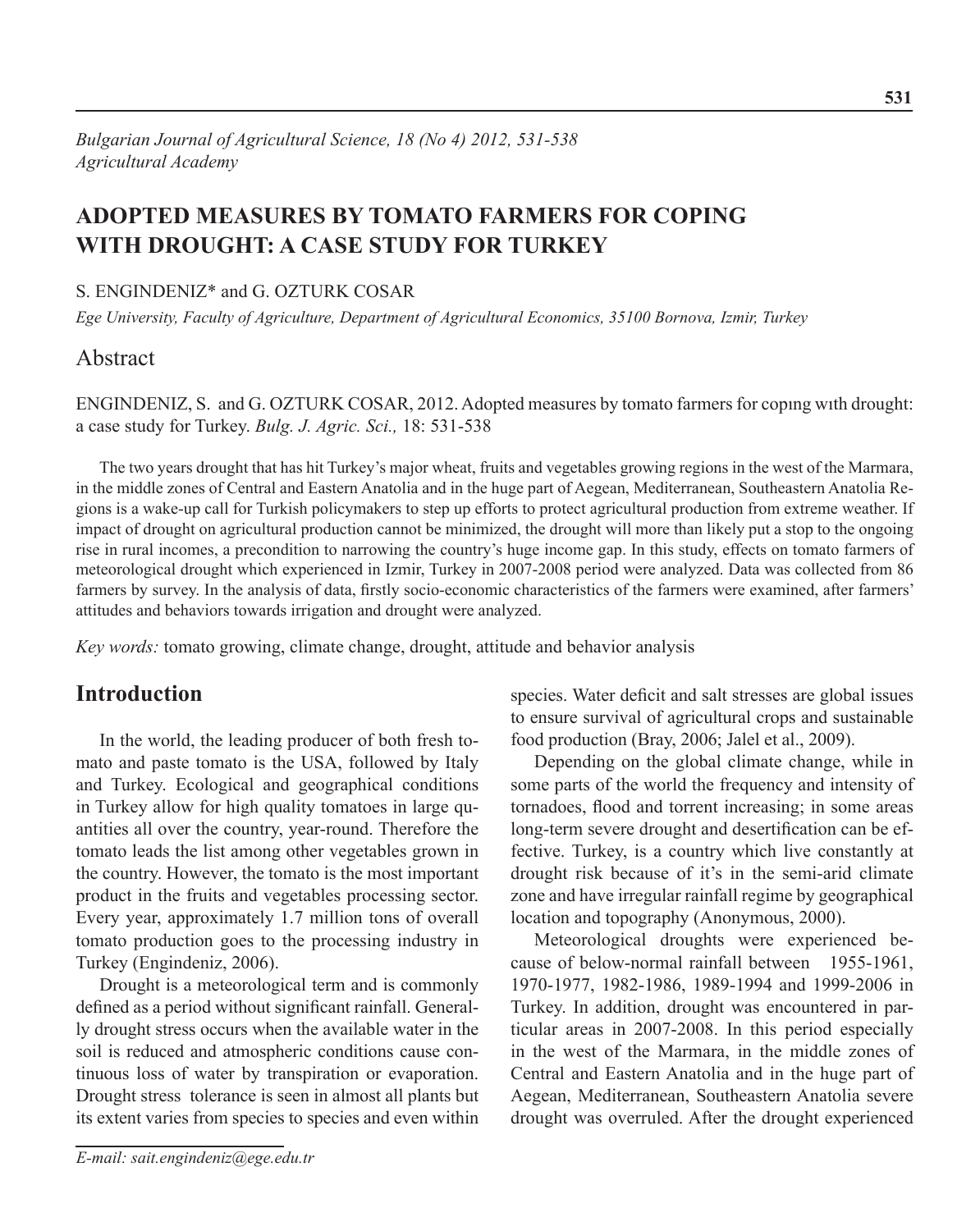in 2007-2008 periods, debates started in public opinion and suggested different opinions. At symposiums, congresses and panels different ideas are developed about losses in agriculture caused by drought, measures about future drought and water use. On the other hand, Ministry of Agriculture and Rural Affairs is provided drought support total 338.84 million \$ to farmers who damaged from drought, also prepared "Strategy of Coping with Drought and Action Plan (2008-2012) " for decreased impacts of drought on agricultural areas.

Firstly raising the awareness of farmers for optimization on the usage of water resources and coping with drought. That for doing researches at the level of farmers and determining of information need where and at what level is required. In fact, nowadays researches at the level of farmers have been done in different countries to put forward socio-economic impacts of drought and to determine realistic policies about coping with drought (Kinsey et al., 1998; Karavitis, 1999; Varlev, 2004; Ward et al., 2006; Iglesias et al., 2007; Westphal et al., 2007; Pandey et al., 2007; Molle et al., 2008; Todisco et al., 2009; Edwards et al., 2009; Zheng et al., 2010).

In Turkey a lot of study have been done in different regions uptill now which analysed development, dimensions and level of impacts of meteorological and agricultural drought (Ersoy, 2002; Ozgurel et al., 2002; Sirdas and Sen, 2003; Ozgurel et al., 2003; Pamuk et al., 2004; Akcay et al., 2007; Kanber et al., 2008; Engindeniz, 2010). However, studies at the level of farmers about coping with drought were relatively at limited level.

Purpose of this study, is to put forward attitude and behavior of tomato farmers about irrigation and drought in Izmir where experienced severe drought in 2007-2008 period and from this point of view discuss measures about future drought for not to impress agriculture sector and farmers.

# **Material and Methods**

The study performed in Bergama, Odemis, Torbali districts of Izmir, Turkey. These districts are very important for tomato production of Izmir and they are affected from the drought. Two villages were selected from every district for this study. Selected villages were visited

and determined number of tomato farmers. The number of total tomato farmers was 768. Instead of taking all the farmers in the research, it was decided that taking part of farmers with sampling method. The sample size was calculated as 86 farmers using the following proportional sampling formula (Newbold, 1995). At 95% confidence level and 10% error level with p=0.5 and q=0.5 is used for getting the maximum sample size.

$$
n = \frac{N p (1-p)}{(N-1) \sigma_{px}^2 + p(1-p)}
$$
(1)

In formula:

 $n =$  Sample size

 $N = Total number of farmers$ 

p = Proportion for the tomato farmers

 $\sigma_{px}^2$  = Variance.

In determining the number of farmers enclosure from each village, based on shares of villages within number of farmers in total. In order to collect data a survey was done with each farmer in November 2008.

In data analysis firstly, socio-economic characteristics of farmers have been put forward. Then, farmer's attitude and behavior about agricultural irrigation are evaluated. At this point, likert scale was used. According to likert scale, statements on attitude scale evaluated according to five-level scale. Next to each statement; have an answer scale as strongly agree, agree, no idea, disagree, strongly disagree or very important, important, uncertain, less important, not important. Further towards the ends attitude violence increasing or decreasing (Bilgin, 1995).

In the study, level of drought perception of farmers, determining about level of impact of drought on agricultural production and tomato farming, measurements for coping with drought and suggestions related to future were also examined.

### **Results**

### *Socio-Economic Characteristics of Farmers*

Average age of farmers is 48.04, average years of education is 6.37. Majority of farmers use own tractor. Approximately 70% of farmers are member of an agricultural cooperative. Farmers provide from tomato approximately 60% of total gross income (Table 1).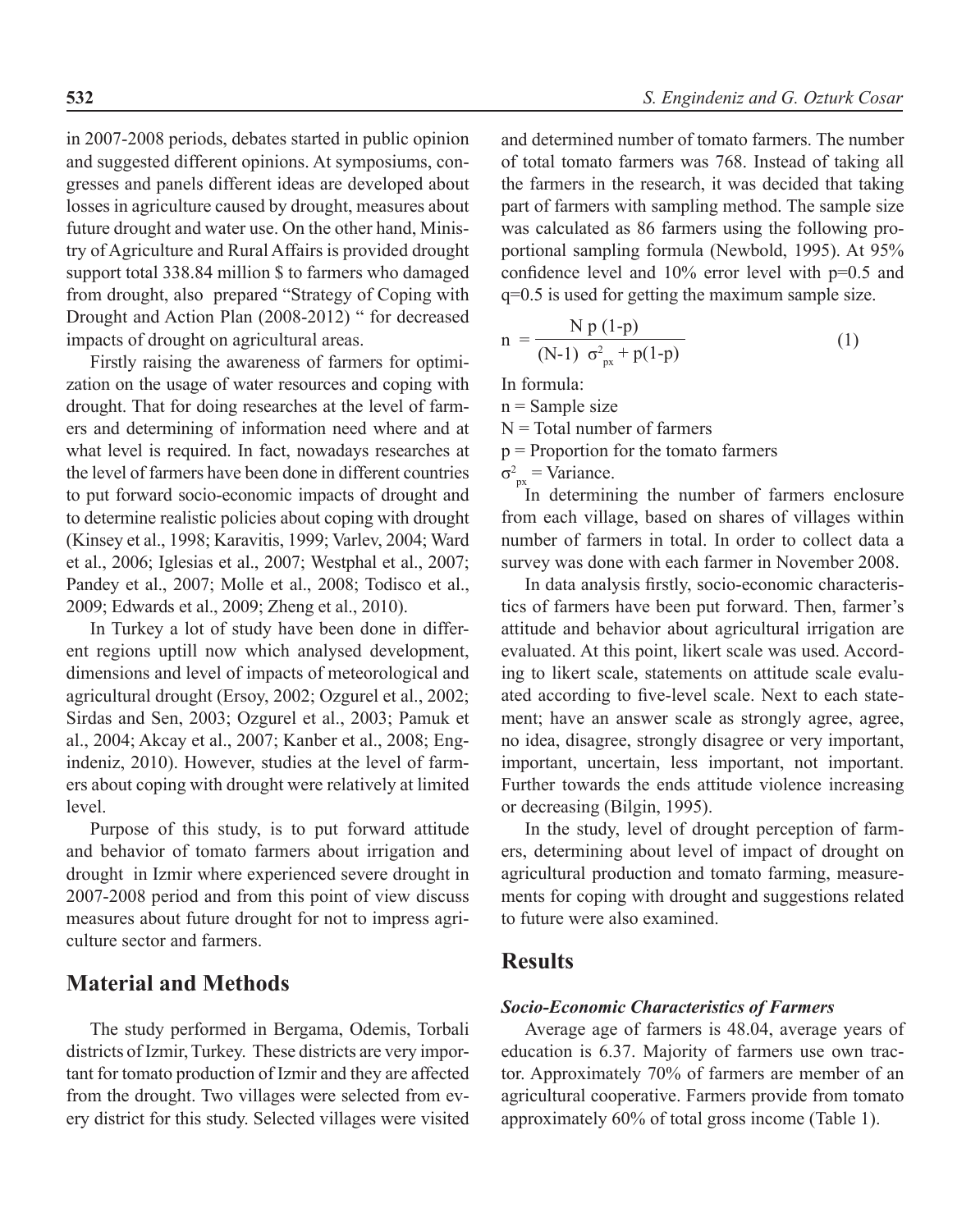### *Farmer's Attitude and Behavior about Irrigation*

According to results of this study; majority of farmers (73.26%) irrigated with deep wells in tomato production. Some farmers use shallow wells and cooperative irrigation, whereas some farmers use other farmer's irrigation resources in adjacent parcels also determined. On the other hand, irrigation with furrow method is common irrigation method in tomato production. In fact, majority of farmers in study (97.68%) were explained using this method. Five farmers were specified using drip irrigation method in some parcels.

In study, their knowledge degree about irrigation was asked to farmers. This question responded as 62.9% of the farmers are knowledgeable, 25.58% of the farmers are fully knowledgeable, 5.81% of the farmers are average knowledgeable, 3.49% of the farmers are unknowledgeable, 2.33% of the farmers are less knowledgeable.

When irrigation in time and necessary quantity of irrigation were asked to farmers whether they do or not, they specified as 46.51% of the farmers doing generally, 44.19% of the farmers doing exactly, 5.81% of the farmers doing medium level, 2.33% of the farmers doing very less, 1.16% of the farmers never doing.

90.78% of the farmers think that production can be affected too much while absence of irrigation as necessary. However, specified that 6.98% of the farmers can be affected little, 2.32% of the farmers can be affected medium level.

In study asking to farmers, agree at what level on some statements relevant to irrigation that farmer's attitudes about irrigation were put forward. As shown in Table 2, majority of farmers consider important give water to plants in necessary time and enough quantity with crops, which need more water, grow in locale that have an abundant water supply and think that increase of irrigation provides increase of yield. However, farmers also agree that heavy irrigation causes salinity in soil. On the other hand, majority of farmers believe that water supplies can be run out, illegal wells increase consumption and drip irrigation provides efficiency on water usage. Besides, majority of farmers think that organization is necessary and government provides education and support.

In study, asked to farmers which problems about irrigation more important for them. As shown in Table

### **Table 1**

| Socio-economic characteristics of farmers |  |  |  |  |  |  |
|-------------------------------------------|--|--|--|--|--|--|
|-------------------------------------------|--|--|--|--|--|--|

| Average age of farmers                                      | 48.04 |
|-------------------------------------------------------------|-------|
| Average years of farmers education, year                    | 6.37  |
| Average experience of farmers in tomato<br>production, year | 9.01  |
| Average household size, person                              | 3.58  |
| Using ratio of family labour potential, %                   | 51.83 |
| Average land, ha                                            | 6.78  |
| Average Tomato Production Area, da                          | 30.34 |
| Having a tractor ratio, %                                   | 86.05 |
| Associate to a cooperative ratio, %                         | 69.77 |
| Tomato gross income ratio, %                                | 58.59 |

3, as a very important problem about irrigation farmers seen that decrease of underground water supplies, insufficient rainfall, increase of electricity and fuel products prices, government support about irrigation is not enough. Besides, majority of farmers think that small and pieced lands, lack of an agricultural production plan, unconsciousness and exaggerated irrigation by some farmers, drip irrigation method require a high investment and lack of a field intra development operations like an arraignment, consolidation and drainage is affected irrigation in the negative direction. Problems in this direction are not important due to cooperative and union irrigation's lack of highly common in locale.

### *Farmer's Attitude and Behavior about Coping with Drought and Measures*

Drought experienced in 2007-2008 period is affected all villages in research area. In study, drought was asked to farmers whether they experienced or not so their perception degrees were put forward. 95.35% of farmers answered this question as drought is experienced. Reasons of drought were asked to farmers, 79.07% of farmers state that the reason is insufficient rainfall. Other reasons are global warming, insufficient of barrage, mistakes in agricultural irrigation, erosion, too much plantation. In study, asked to farmers, which the level of impact of drought on determining crop, 77.91% of farmers answered this question as very affected, some farmers did not change their crops in spite of drought. While want to evaluate impact of drought to agriculture from farmers 66.28% of farmers said very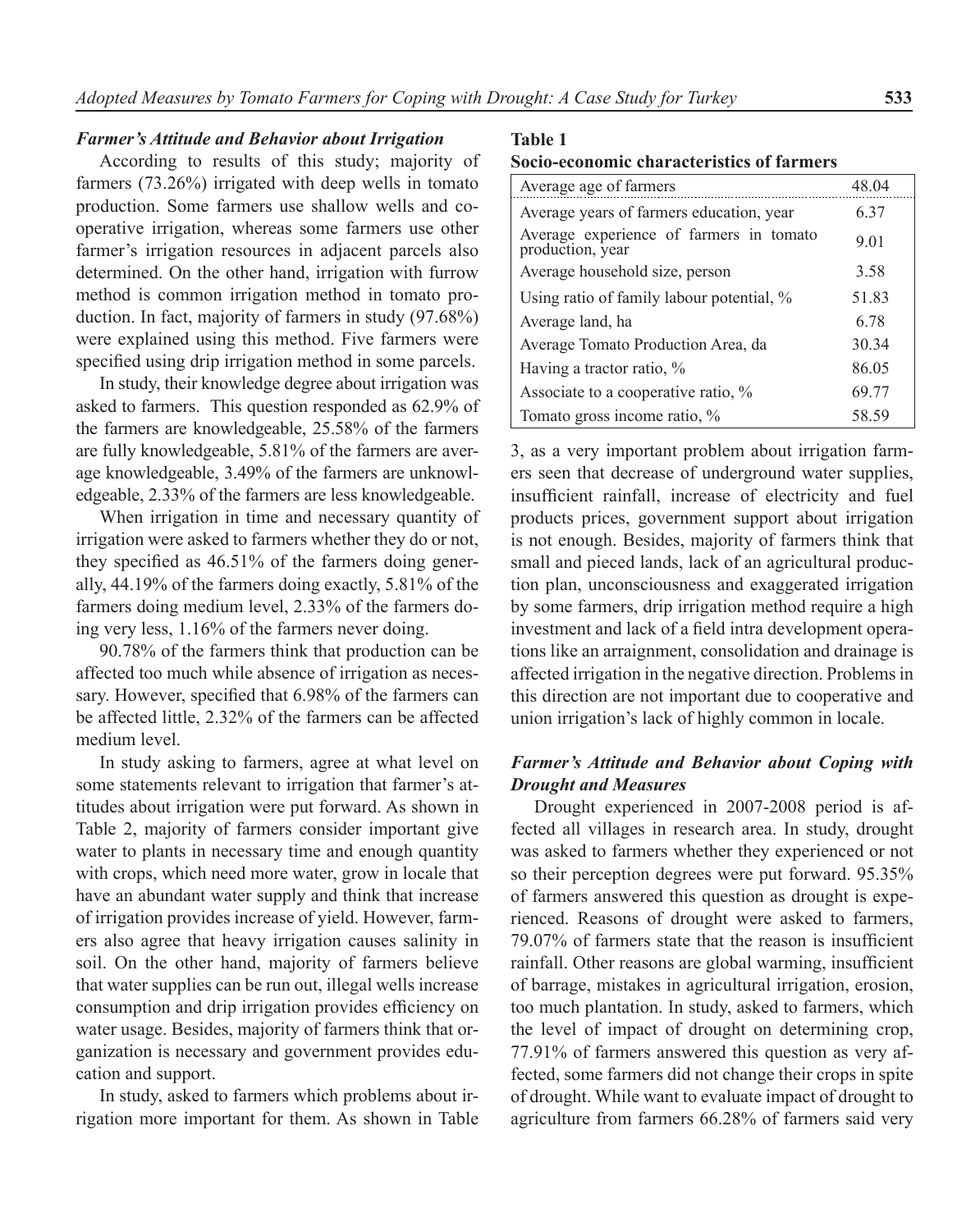### **Table 2**

# **Farmers' agree level of some statements relevant to irrigation**

| Statements relevant to irrigation                                                    |    | Agree level* |                          |                        |    |         |                    |       |                          |       |       |  |
|--------------------------------------------------------------------------------------|----|--------------|--------------------------|------------------------|----|---------|--------------------|-------|--------------------------|-------|-------|--|
|                                                                                      |    |              |                          | Frequency distribution |    |         | Distribution, $\%$ |       |                          |       |       |  |
|                                                                                      |    | 2            | 3                        | 4                      | 5  | Average |                    | 2     | 3                        | 4     | 5     |  |
| 1. Over irrigation increasing plant yield.                                           | 11 | 21           |                          | 44                     | 9  | 3.22    | 12.79              | 24.42 | 1.16                     | 51.16 | 10.47 |  |
| 2. Underground water supplies<br>extremely too much.                                 | 17 | 29           | 8                        | 26                     | 6  | 2.71    | 19.77              | 33.72 | 9.30                     | 30.23 | 6.98  |  |
| 3. Crops which need more water, grow in<br>locale that have an abundant water supply |    |              | 7                        | 52                     | 20 | 3.99    |                    | 8.14  | 8.14                     | 60.46 | 23.26 |  |
| 4. Heavy irrigation causes salinity in soil.                                         |    |              | 24                       | 36                     | 19 | 3.78    |                    | 8.14  | 27.91                    | 41.86 | 22.09 |  |
| 5. Give water to plants in necessary time<br>and enough quantity.                    |    |              | $\overline{\phantom{0}}$ | 52                     | 33 | 4.36    |                    | 1.16  | $\overline{\phantom{a}}$ | 60.47 | 38.37 |  |
| 6. Increase efficiency on water usage by drip<br>irrigation.                         |    | 12           | 21                       | 28                     | 25 | 3.77    |                    | 13.95 | 24.42                    | 32.56 | 29.07 |  |
| 7. Open an illegal wells causes extreme<br>water usage.                              | 5  | 11           | 22                       | 36                     | 12 | 3.45    | 5.82               | 12.79 | 25.58                    | 41.86 | 13.95 |  |
| 8. Government should support farmers<br>about irrigation.                            |    |              |                          | 50                     | 35 | 4.39    |                    |       | 1.16                     | 58.14 | 40.70 |  |
| 9. Farmers should organise about irrigation.                                         |    |              |                          | 53                     | 31 | 4.33    |                    | 1.16  | 1.16                     | 61.63 | 36.05 |  |
| 10. To farmers should be given education<br>about irrigation methods.                |    | 3            |                          | 51                     | 31 | 4.28    |                    | 3.49  | 1.16                     | 59.30 | 36.05 |  |

\* 1:Strongly disagree, 2:Disagree, 3:No idea, 4:Agree, 5:Strongly agree

### **Table 3**

# **Farmers' important level of problems relevant to irrigation**

|                                                                                       |                | Important level* |                          |                        |    |         |                 |       |                          |       |       |  |
|---------------------------------------------------------------------------------------|----------------|------------------|--------------------------|------------------------|----|---------|-----------------|-------|--------------------------|-------|-------|--|
| Problems about irrigation                                                             |                |                  |                          | Frequency distribution |    |         | Distribution, % |       |                          |       |       |  |
|                                                                                       |                | $\overline{2}$   | 3                        | 4                      | 5  | Average |                 | 2     | 3                        | 4     | 5     |  |
| 1. Decrease of underground water supplies.                                            |                |                  |                          | 48                     | 38 | 4.44    |                 |       |                          | 55.81 | 44.19 |  |
| 2. Insufficient rainfall.                                                             |                |                  |                          | 49                     | 37 | 4.43    |                 |       | $\overline{\phantom{a}}$ | 56.98 | 43.02 |  |
| 3. Alternative (drip) irrigation methods<br>require a high investment.                | $\mathfrak{D}$ | 5                | 11                       | 43                     | 25 | 3.98    | 2.33            | 5.81  | 12.79                    | 50.00 | 29.07 |  |
| 4. Increase of electricity prices.                                                    |                |                  | $\overline{\phantom{a}}$ | 52                     | 33 | 4.36    | -               | 1.162 | $\overline{\phantom{a}}$ | 60.47 | 38.37 |  |
| 5. Increase of fuel products prices.                                                  |                | 1                | $\overline{\phantom{a}}$ | 50                     | 34 | 4.34    | 1.16            | 1.16  | $\blacksquare$           | 58.14 | 39.54 |  |
| 6. Curtail of irrigation season from<br>irrigation unions.                            | 13             | 9                | 44                       | 16                     | 4  | 2.87    | 15.12           | 10.47 | 51.16                    | 18.60 | 4.65  |  |
| 7. Increase unit irrigation fee of irrigation<br>cooperative an unions.               | 14             | 8                | 39                       | 19                     | 6  | 2.94    | 16.28           | 9.30  | 45.35                    | 22.09 | 6.98  |  |
| 8. Government support about irrigation is<br>not enough.                              |                |                  | $\overline{4}$           | 46                     | 35 | 4.34    | $\blacksquare$  | 1.16  | 4.65                     | 53.49 | 40.70 |  |
| 9. Unconsciousness and exaggerated<br>irrigation by a lot of farmers.                 | 4              | 5                | 2                        | 51                     | 24 | 4.00    | 4.65            | 5.81  | 2.33                     | 59.30 | 27.91 |  |
| 10. Agricultural lands are small and pieced.                                          | 12             |                  | 3                        | 56                     | 15 | 3.72    | 13.96           |       | 3.49                     | 65.11 | 17.44 |  |
| 11. Lack of an agricultural production plan.<br>12. Lack of a field intra development | 6              |                  | $\mathfrak{D}$           | 56                     | 21 | 3.99    | 6.98            | 1.16  | 2.33                     | 65.11 | 24.42 |  |
| operations like an arraignment,<br>consolidation and drainage.                        | 6              | 6                | 18                       | 38                     | 18 | 3.65    | 6.98            | 6.98  | 20.93                    | 44.18 | 20.93 |  |

\* 1:Not important, 2:Less important, 3:Uncertain, 4:Important, 5:Very important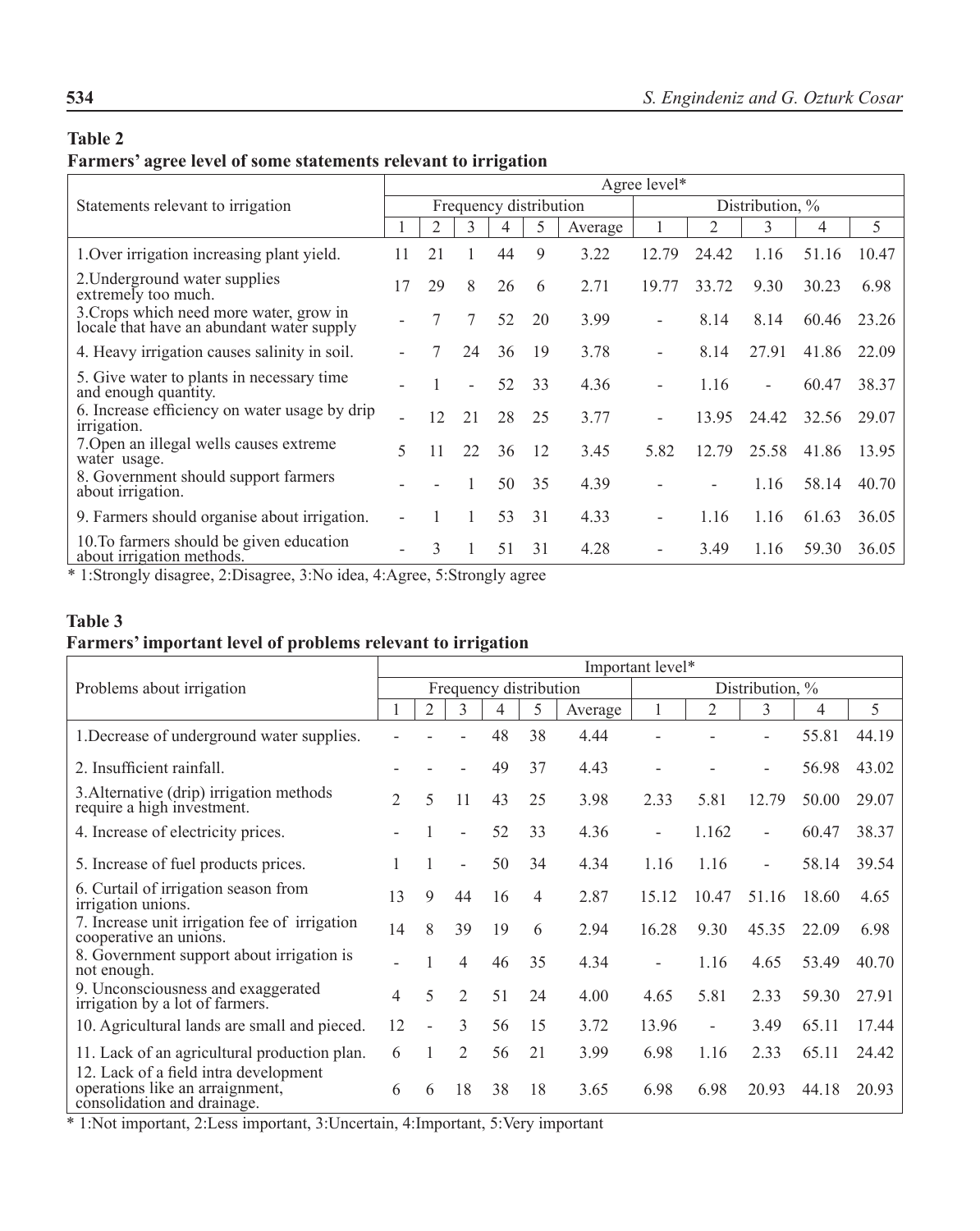affected. Some farmers think that less affected to agricultural production or none affected.

While how affected drought on tomato production were asked to farmers answered as 51.16% of farmers very, 26.75% of farmers little, 3.49% of farmers medium, 4.65% of farmers very less, 13.95% none.

While affected of which direction to tomato production were asked to farmers they explain that as 55.81% of farmers production area decreased, 69.77% of farmers tomato yield decreased, 74.42% of farmers number of irrigation increased, 91.86% of farmers production costs increased. In 2007 drought, experienced intensive and tomato price increased in locale. In spite of continued the drought in 2008 some farmers consider 2007 price and increased their production area. Because of this, prices are decreased due to quantity of crops and supply increased in 2008. Thus 80.23% of farmers state that tomato prices decreased in following drought period (Table 4).

Farmers' most important measure for coping with drought was using deep water pumps. In case of continue the drought, how to cope and which measures they take asked to farmers 29.07% of farmers change their production method, 20.93% of farmers avoid extreme irrigation, 17.44% of farmers grow crops which need less water (Table 5).

Which measures taken by government were asked to farmers; they indicated that 45.35% of farmers in-

### **Table 4**

**Effects of drought on tomato production according to farmer's opinions**

|                           |                        | Increased |                           | Not changed | Decreased        |       |  |
|---------------------------|------------------------|-----------|---------------------------|-------------|------------------|-------|--|
| <b>Effect direction</b>   | ð<br>farmers<br>Number | $\%$      | ð<br>mers<br>Number<br>ΙĘ | $\%$        | $\sigma$<br>mers | $\%$  |  |
| Tomato<br>production area | 15                     | 17.44     | 23                        | 26.75       | 48               | 55.81 |  |
| Tomato yield              | 4                      | 4.65      | 22                        | 25.58       | 60               | 69.77 |  |
| Tomato quality            | 3                      | 3.49      | 53                        | 61.63       | 30               | 34.88 |  |
| Tomato sale price         | 6                      | 6.98      | 11                        | 12.79       | 69               | 80.23 |  |
| Fertilizer usage          | 29                     | 33.72     | 38                        | 44.19       | 19               | 22.09 |  |
| Pesticide usage           | 38                     | 44.19     | 34                        | 39.53       | 14               | 16.28 |  |
| Number of<br>irrigation   | 64                     | 74.42     | 16                        | 18.60       | 6                | 6.98  |  |
| Production costs          | 79                     | 91.86     | 4                         | 4.65        | 3                | 3.49  |  |

creasing barrages, 20.93% of farmers giving supports and encouragement about irrigation to farmers, 12.79% of farmers giving information and tempting about drip irrigation is required (Table 6).

#### **Table 5**

### **Measures of farmers for coping with drought**

| <b>Measures</b>                              | Number of<br>farmers* | $\frac{0}{6}$ ** |
|----------------------------------------------|-----------------------|------------------|
| Change irrigation method                     | 25                    | 29.07            |
| Don't extreme irrigation                     | 18                    | 20.93            |
| Grow crops which need less<br>water istirmek | 15                    | 17.44            |
| Constrict to production area                 | 12                    | 13.95            |
| Search water in deep                         | 10                    | 11.63            |
| Research alternative crops                   | 8                     | 9.30             |
| Doing crop variation                         | 5                     | 5.81             |
| Right and in correct heat soil<br>handling   | 3                     | 3.49             |
| Don't continue production                    | $\mathfrak{D}$        | 233              |

\* Some farmers stated more than one measure

\*\* Calculated according to number of total farmers (86)

#### **Table 6**

### **Measures having priorty by government according to farmers**

| Measures                                                                 | Number of<br>farmers | $\frac{0}{0}$ |
|--------------------------------------------------------------------------|----------------------|---------------|
| Increasing barrages                                                      | 39                   | 45.35         |
| Giving supports and encouragement<br>about irrigation to farmers         | 18                   | 20.93         |
| Giving information and tempting<br>about drip irrigation                 | 11                   | 12.79         |
| Improving and increasing water<br>canals                                 | 7                    | 8.14          |
| Production plan should be prepared                                       | 5                    | 5.81          |
| Supporting irrigation cooperatives<br>and union                          | 4                    | 4.65          |
| Making farmers conscious of water<br>supplies usage and water possession | 3                    | 3.49          |
| Opening new and deep wells<br>sholdn't be forbidden                      | 3                    | 3.49          |
| Increasing controls about irrigation                                     | 2                    | 2.33          |
| Installment electricity paids for<br>irrigation                          | $\mathfrak{D}$       | 2.33          |
| Supporting crops which need too<br>much water                            | 1                    | 1.16          |
| Applying low interest irrigation<br>credits                              | 1                    | 1.16          |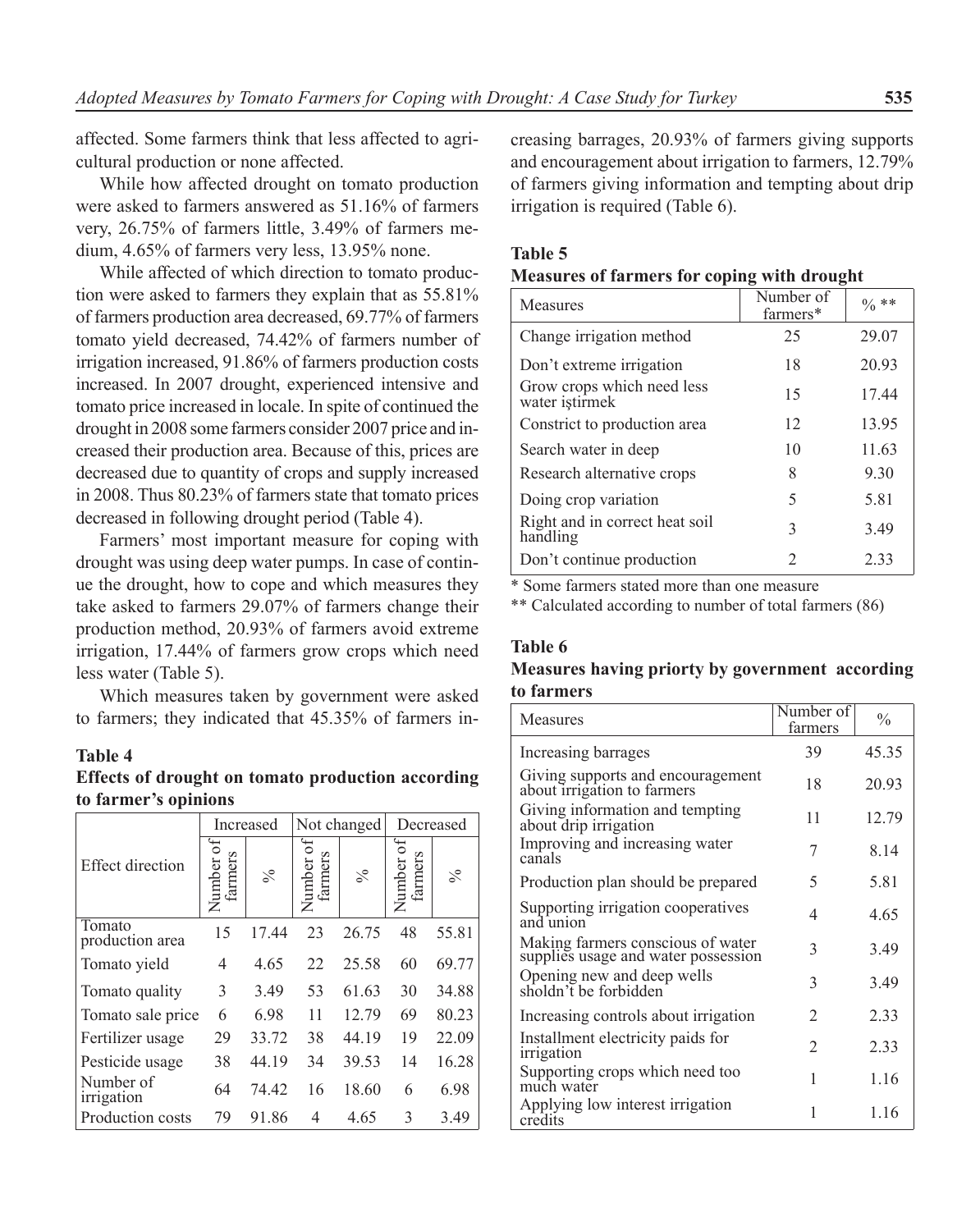### **Discussion**

Over the past decades, increasing climate variability and extreme weather have affected millions of people and disrupted regional economies. Climate change is inevitable and through water it has serious consequences for many sectors, including health and sanitation, food security, energy and nature. Everyone is affected, but the poor and remote are hit first and hardest. It is imperative to increase our efforts towards abatement of greenhouse gases emissions and to initiate actions to better cope with today's climate variability, which is a first step towards coping with climate change.

In Turkey, agriculture is the main water consumption, with an average of 73%. While this has always been the traditionally biggest amount in the region, consumption continues to increase for various reasons. Among these is the fact that the surface of irrigated land is increasing in Turkey. Another issue besides the amount of irrigated area is the actual irrigation techniques used. The main problem in agricultural consumption is related to the efficiency of irrigation methods: 88% of the total irrigation area is irrigated through flood irrigation, 9% is spring irrigation and only 3% is drip irrigation and this makes average irrigation efficiencies at only 45% (Dogdu and Sagnak, 2008).

Drought causes serious economical, enviromental and social effects in very wide area and even sometimes in all country. According results of this study, negative affects of the climate change and drought experienced on tomato production in 2007-2008 period in Izmir, Turkey. In a research performed in Konya, Turkey, 66% of farmers said that fertilizer usage will be change within temperature increase connected the climate change, 60% of farmers stated that number of irrigation increased, 89% of farmers stated that irrigation method will be change, 20% of farmers expressed that changed crops before climate change (Erkan et al. 2008). In other research performed in Konya, Turkey, 39% of farmers said that changed their irrigation method because of climate change (Oguz et al., 2008).

Measures were adopted by Ministry of Agriculture and Rural Affairs in order to remove the drought impacts on farmers in Turkey. Giving cash support as grantee to injured farmers due to drought, which occur

in different province in 2007 spring period, and delaying this farmers' agricultural credit debts to Turkish Republic Ziraat Bank and Agriculture Credit Cooperatives were first step. Working up methods and principals related cope with agricultural drought and drought management studies were second step. Agricultural drought management tasks, regulations about methods and principals of study were prepared. Unit support was given to injured farmers due to drought in 2007 wheat, barley, lentil, chickpea, common vetch, bitter vetch and legume farmers. Besides, "Strategy for Coping With Drought and Action Plan (2008-2012)" was prepared for decreasing impacts of drought on agricultural areas by Ministry of Agriculture and Rural Affairs, was presented to the Cabinet, in plan frame creating an "Agricultural Drought Management Coordination Council" have been decided (Anonymous, 2008).

The measures and steps should be realized as soon as possible. Drought also will be experienced in future in Turkey. For this reason, developing short and longterm measures should be continued for not to affect agriculture sector. In the light of results obtained from this study, some measures and suggestion presented at below in terms of both water usage efficiency and cope with drought.

• Illegal underground water usage should be prevented and provided awareness of public in this issue.

• In water supply management should be based on basin scale and "entegrated basin management" approach should be carry out by adopting related all organizations.

• Agricultural production policies prepared considering water demand at that basins.

• Underground water irrigation project operated by irrigation cooperatives convert to drip irrigation systems should be provided.

• Taking measures for legislation which intended water and soil pollution performed efficiently.

• Land consodilation and making other field intra developments services should be provided.

• "Water Council" should be established and "Water Law" should be enacted due to efficiently and rationale usage of water .

• Encouragements should be provided as grantee and ıntreset-free credit in order to efficently irrigation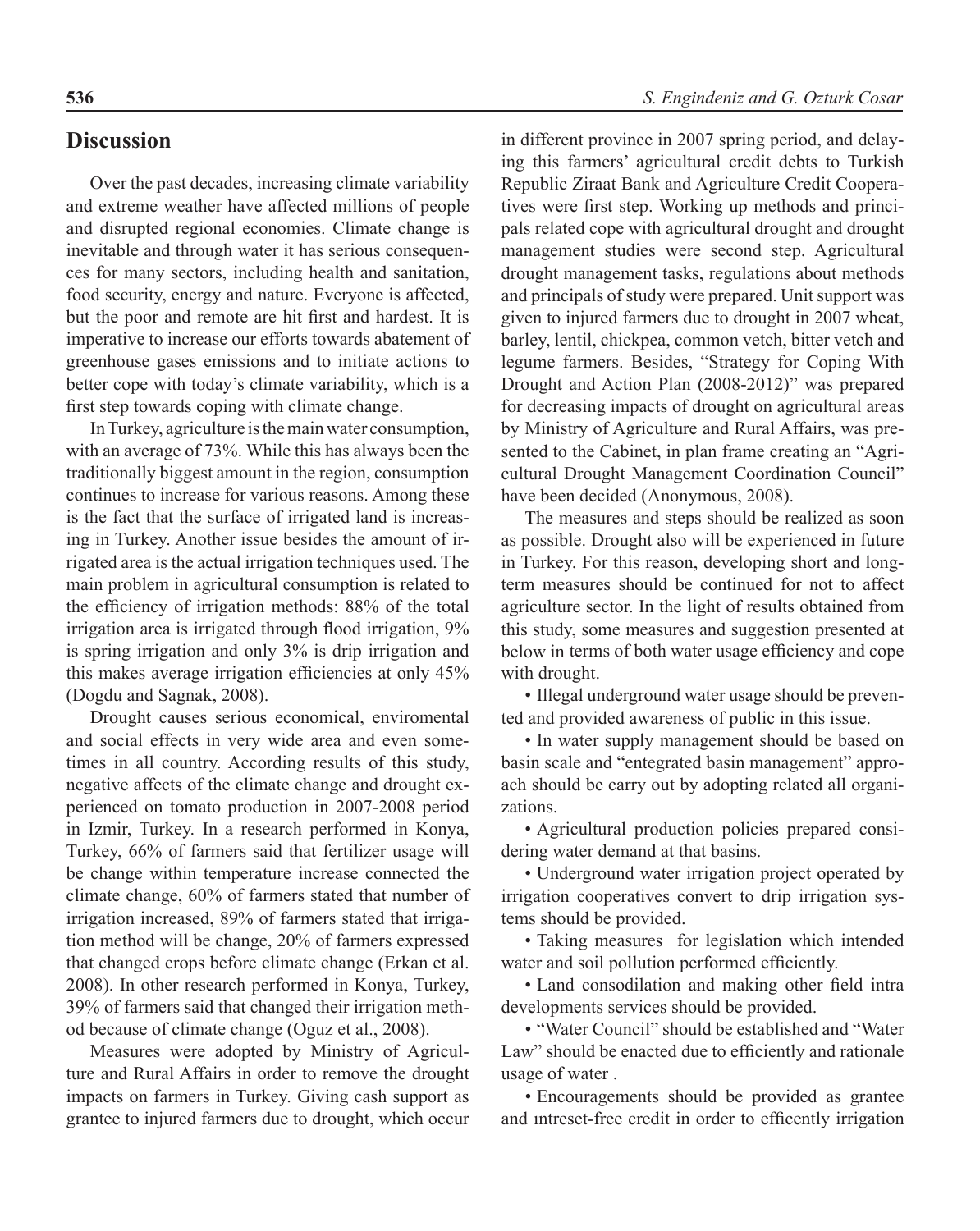water usage.

• Area size system should be applied instead of unit area system in water distribution to farmers.

• In regions which water supplies limited, using waste waters which necessary quality for irrigation should be provided.

• Using together surface and underground water should be provided.

• Enough supports should be given for technical irrigation systems, farmers should be encouraged for economical water usage like drip irrigation system.

• Organizations about irrigations should be supported and farmers' participate should be provided.

• In fighting drought " Province Drought Action Plan" should be prepared for their own dynamics and special conditions of each province.

• " Station of national drought avoidance" should be established for drought constantly can be watched from a station and researchers should be existed from different disciplines in this station.

• Scope of agriculture insurance should be enlarged as including drought.

• Crop and livestock production policies should be arranged and applied considering drought risk.

• Building pool and barrage in areas that have agricultural drought risk should be completed which was primarily.

• Agricultural support systems should be converted support system that determining by regional and climatical conditions instead of a support based on crop.

# **Conclusion**

Water supplies in Turkey should be managed well in rainy and droughty periods. That for firstly, water demand that increasing constantly should be managed and water possession should be provided, water usage efficient should be increased and entegrated basin management approach should be applied entirely.

### *Acknowledgements*

This study has been supported by Ege University Scientific Research Projects Commission. Appreciation is expressed to farmers and other individuals who provided assistance.

# **References**

**Akcay, S., M. A. Ul and H. Gurgulu,** 2007. Drought Analysis from Irrigation Perspective in Aydin Region. *Journal of Faculty of Agricultural of Ege University,* **44** (1): 137-148.

**Anonymous,** 2000. Report of Specialist Commission on Climate Change. Eight Five-Year Development Plan, Prime Ministry State Planning Organization, Ankara. (Tr).

- **Anonymous,** 2008. Strategy for Coping with Drought and Action Plan (2008-2012). Turkish Ministry of Agriculture and Rural Affairs, Ankara. (Tr).
- **Bilgin, N.,** 1995. Method and Practical Works in Social Psychology. *Publications of Sistem,* Ankara. (Tr).
- **Bray, E. A.,** 2006. Drought-Stress-Induced Polypeptide Accumulation in Tomato Leaves. *Plant, Cell & Environment,* **13** (6): 531-538.
- **Dogdu, M. S. And C. Sagnak,** 2008. Climate Change, Drought and Over Pumping Impacts on Groundwaters: Two Examples from Turkey. BALWOIS 2008–Ohrid, Republic of Macedonia, 27-31 May, pp. 1-13.
- **Edwards, B., M. Gray and B. Hunter,** 2009. A sunburnt country: The economic and financial impact of drought on rural and regional families in Australia in an era of climate change. *Australian Journal of Labour Economics,* **12** (1): 108-131.

**Engindeniz, S.,** 2007. Economic Analysis of Processing Tomato Growing: The Case Study of Torbali, West Turkey. *Spanish Journal of Agricultural Research,* **5** (1): 7-15.

- **Engindeniz, S.,** 2010. Economic Analysis of Effects of Drought on Table and Processing Tomato Production in Izmir. *Publication of the Chamber of Agricultural Engineers,* Izmir, 173 pp.
- **Erkan, O., C. Oguz and U. Gultekin,** 2008. A Research on Analysis of the Effects of Climate Changes on Agricultural Production Systems in Konya. In: Konya Closed Basin Groundwater and Drought Conference, Konya, 11- 12 September, pp.35-44. (Tr).

**Ersoy, Y. E.,** 2002. Drought Analysis from Irrigation Perspective in Salihli Region. *Journal of Faculty of Agricultural of Ege University,* **39** (3): 113-120. (Tr).

- **Iglesias, E., A. Garrido and A. Gomez-Ramos,** 2007. Economic drought management index to evaluate water institutions' performance under uncertainty. *Australian Journal of Agricultural and Resource Economics,* **51** (1): 17-38.
- **Jalel, C. A., P. Manivannan, A. Vahid, M. Farooq, H. J. Al-Juburi, R. Somasundaram and R. Pannerselvam,**  2009. Drought Stress in Plants: A Review on Morphological Characteristics and Pigments Composition. *International Journal of Agriculture & Biology,* **11** (1): 100-105.